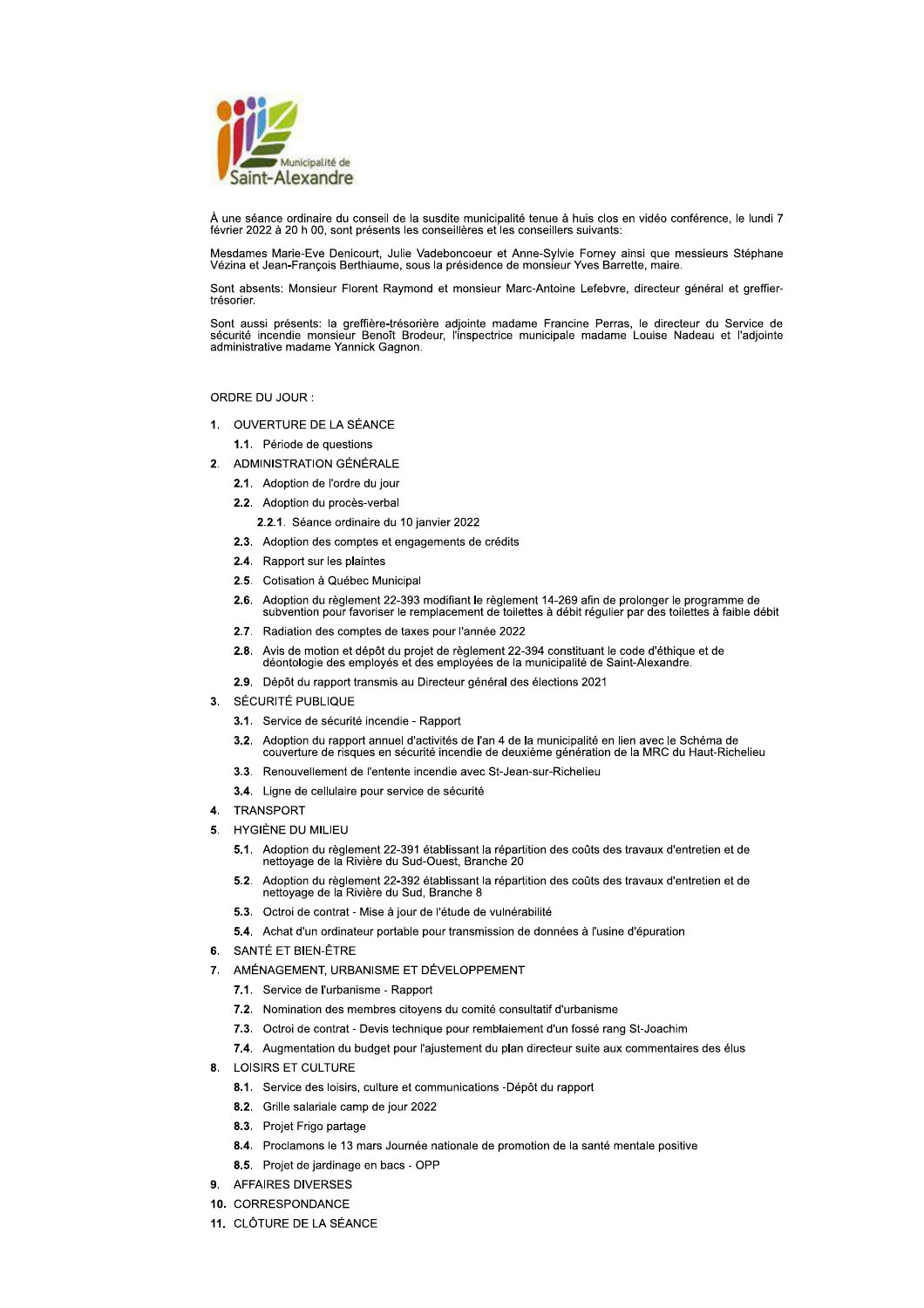#### $1.$ **OUVERTURE DE LA SÉANCE**

Les membres présents à l'ouverture de la séance formant quorum, l'assemblée est déclarée régulièrement constituée par le maire, monsieur Yves Barrette à 20 h 00

### Période de questions

Conformément aux dispositions de la loi, le maire invite les personnes présentes à poser des<br>questions aux membres du conseil municipal. De plus, le public a été invité à présenter ses questions au conseil municipal, par écrit en transmettant leur demande par le moyen de leur choix (poste, télécopieur, courriel ou livré à l'hôtel de ville).

Aucune question n'a été posée aux membres du conseil.

#### $2.$ **ADMINISTRATION GÉNÉRALE**

#### 22-02-15 Adoption de l'ordre du jour

Il est proposé par la conseillère Marie-Eve Denicourt, appuyée par le conseiller Stéphane Vézina et unanimement résolu d'adopter l'ordre du jour, tout en gardant le point affaires diverses ouvert.

### Adoption du procès-verbal

#### 22-02-16 Séance ordinaire du 10 janvier 2022

CONSIDÉRANT QUE le procès-verbal a été transmis aux membres du conseil dans les délais prescrits pour qu'ils en fassent lecture ;

CONSIDÉRANT QUE les membres du conseil ont individuellement pris connaissance du procèsverbal de la séance ordinaire du 10 janvier 2022 ;

CONSIDÉRANT QUE ceux-ci renoncent à la lecture du procès-verbal ;

EN CONSÉQUENCE, il est proposé par le conseiller Jean-François Berthiaume, appuyé par la conseillère Julie Vadeboncoeur et résolu d'adopter le procès-verbal de la séance ordinaire du 10 janvier 2022 tel que rédigé.

Adoptée à l'unanimité

#### 22-02-17 Adoption des comptes et engagements de crédits

ATTENDU QUE le conseil municipal a pris connaissance de la liste des chèques émis, des virements bancaires effectués par la Municipalité ainsi que la liste des comptes à payer pour le mois de janvier<br>2022 et s'en déclare satisfait:

ATTENDU QU'il y a lieu de les accepter et d'autoriser le paiement de ces derniers;

EN CONSÉQUENCE, il est proposé par la conseillère Anne-Sylvie Forney, appuyée par le conseiller Stéphane Vézina;

et résolu d'accepter la liste des comptes à payer ainsi que la liste des chèques émis et paiements bancaires pour un total de 291 091,94 \$ et autorisation est donnée au directeur général et greffiertrésorier de payer lesdits comptes.

| Prélèvements automatiques | 4289 à 4324<br>82487 à 82534 | pour<br>pour | 135 260,34 \$<br>106 795.53 \$ |
|---------------------------|------------------------------|--------------|--------------------------------|
| Chèques fournisseurs      | 82535 à 82541                | pour         | 4 934.72 \$                    |
| Rémunération              | 502178 à 502231              | pour         | 44 101.35 \$                   |

Adoptée à l'unanimité

### **Rapport sur les plaintes**

Le rapport des plaintes du mois de janvier 2022, totalisant deux (2) plaintes, est déposé devant le conseil.

22-02-18 **Cotisation à Québec Municipal** 

> Il est proposé par la conseillère Marie-Eve Denicourt, appuyée par la conseillère Julie Vadeboncoeur et résolu de renouveller l'abonnement annuel à Québec municipal pour la période du 1er mai 2022 au<br>30 avril 2023 au montant de 540,00 \$, plus les taxes applicables.

Adoption du règlement 22-393 modifiant le règlement 14-269 afin de prolonger le programme<br>de subvention pour favoriser le remplacement de toilettes à débit régulier par des toilettes à 22-02-19 faible débit

> ATTENDU QUE conformément aux dispositions de l'article 148 du Code municipal du Québec, une copie du projet de règlement 22-393 modifiant le règlement 14-269 afin de prolonger le programme<br>de subvention pour favoriser le remplacement de toilettes à débit régulier par des toilettes à faible<br>débit était disponible conséquence été remise aux membres du conseil municipal;

> ATTENDU QUE dès le début de la présente séance, des copies du présent règlement étaient disponibles pour le public ainsi que sur le site internet de la municipalité depuis le dépôt du projet de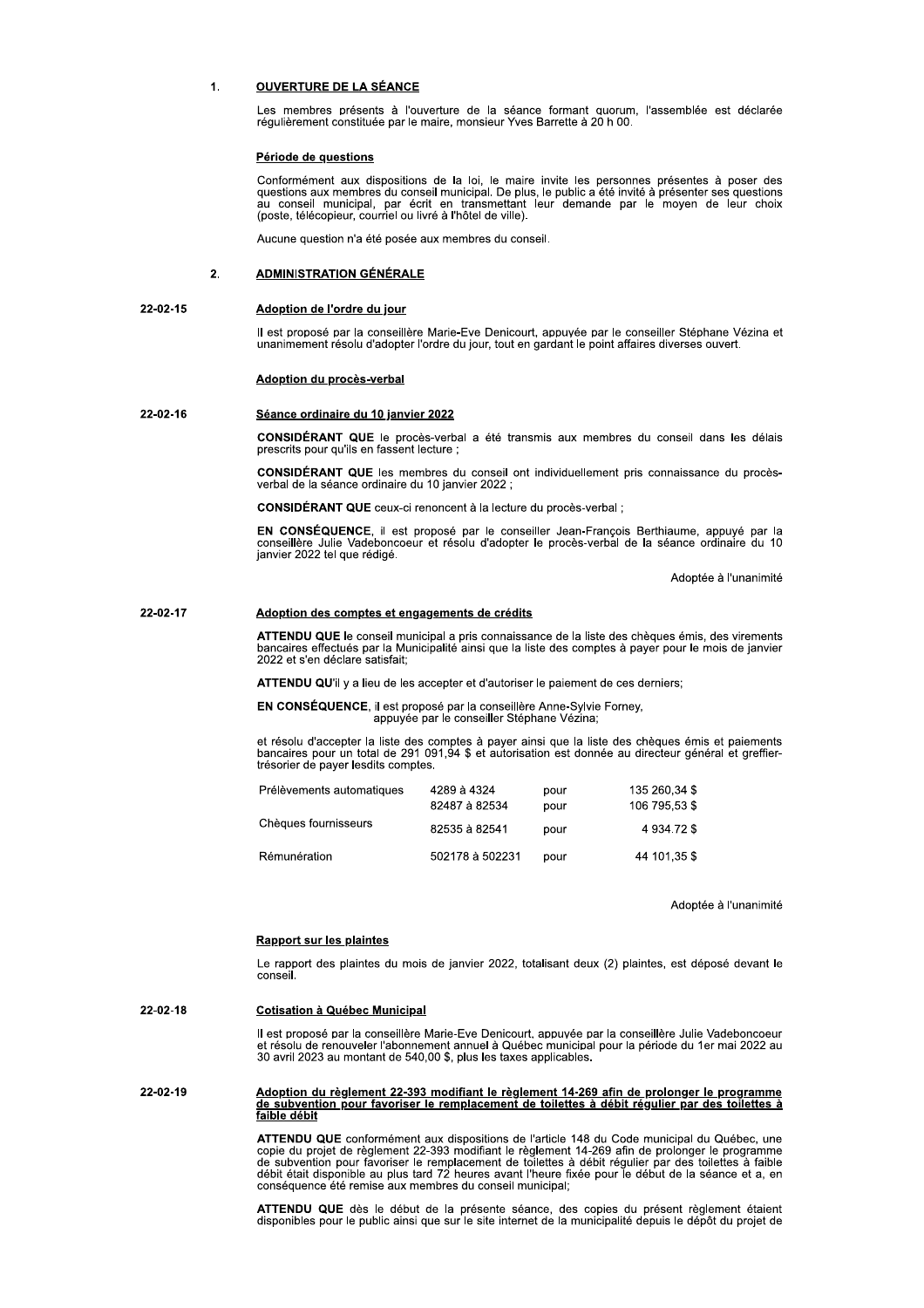règlement devant le conseil:

ATTENDU QU' avant l'adoption du règlement, le directeur général et greffier-trésorier a mentionné l'objet de celui-ci et qu'aucune modification n'a été apporté entre le projet déposé et le règlement soumis pour adoption.

EN CONSÉQUENCE, il est proposé par la conseillère Anne-Sylvie Forney,<br>appuyée par le conseiller Stéphane Vézina;

et résolu que le règlement 22-393 modifiant le règlement 14-269 afin de prolonger le programme de<br>subvention pour favoriser le remplacement de toilettes à débit régulier par des toilettes à faible débit soit adopté.

Adoptée à l'unanimité

### 22-02-20 Radiation des comptes de taxes pour l'année 2022

Il est proposé par la conseillère Julie Vadeboncoeur, appuyée par le conseiller Jean-François<br>Berthiaume et résolu de radier les comptes de taxes appartenant à des personnes décédées ou<br>inconnues pour les numéros de compte

RADIATION DES COMPTES DE TAXES 2022

| MATRICULE    | MONTANT   |
|--------------|-----------|
| 3310-57-3245 | 38.03\$   |
| 3311-05-0040 | 87.58\$   |
| 3411-10-6746 | 14.51 \$  |
| 3411-11-5661 | 12.00\$   |
| 3511-02-3371 | 28.01\$   |
| 3606-62-1900 | 79.57\$   |
| 3705-14-4627 | 120.11 \$ |
| TOTAL        | 379.81\$  |

Adoptée à l'unanimité

# Avis de motion et dépôt du projet de règlement 22-394 constituant le code d'éthique et de<br>déontologie des employés et des employées de la municipalité de Saint-Alexandre. Avis & dépôt

Avis de motion est par la présente donnée par la conseillère Marie-Eve Denicourt qu'un règlement<br>sera soumis à ce conseil à sa prochaine séance ou à une séance subséquente une copie du projet<br>de règlement 22-394 constituan

Conformément aux dispositions de l'article 445 du Code municipal du Québec, la conseillère Marie-<br>Eve Denicourt, dépose une copie du projet de règlement 22-394 constituant le code d'éthique et de<br>déontologie des employés e

Le plus tôt possible après ce dépôt, des copies du proiet de règlement seront mises à la disposition du public.

### Dépôt du rapport transmis au Directeur général des élections 2021

Madame Francine Perras, adjointe greffière - trésorière dépose le rapport de dépenses et la liste des<br>donateurs de tous les candidats de l'Élection de novembre 2021 et sera transmis au Directeur général des élections.

#### 3. **SÉCURITÉ PUBLIQUE**

### Service de sécurité incendie - Rapport

Monsieur Benoît Brodeur, directeur SSI présente son rapport du mois de janvier 2022 représentant les sorties suivantes:

- 3 appels incendies entraides:
- 2 appels premiers répondants.

### Adoption du rapport annuel d'activités de l'an 4 de la municipalité en lien avec le Schéma de 22-02-21 couverture de risques en sécurité incendie de deuxième génération de la MRC du Haut-<u>couvertur</u><br>Richelieu

CONSIDÉRANT QUE le schéma de couverture de risques en sécurité incendie de deuxième génération de la MRC du Haut-Richelieu est entré en vigueur le 23 février 2018;

CONSIDÉRANT QUE chaque municipalité doit produire un rapport annuel d'activités, tel que prescrit par l'article 35 de la Loi sur la sécurité incendie:

CONSIDÉRANT QUE le ministère de la Sécurité publique a autorisé la réalisation du rapport annuel d'activités selon la période du 1<sup>er</sup> janvier au 31 décembre ;

CONSIDÉRANT QUE le rapport annuel d'activités présente la part de réalisation des actions prévues au plan de mise en œuvre (PMO) ainsi que des indicateurs et des statistiques;

CONSIDÉRANT QUE le rapport annuel d'activités de l'an 4, couvrant la période du 1<sup>er</sup> janvier au 31 décembre 2021, a été complété par le directeur du service de sécurité incendie de la municipalité de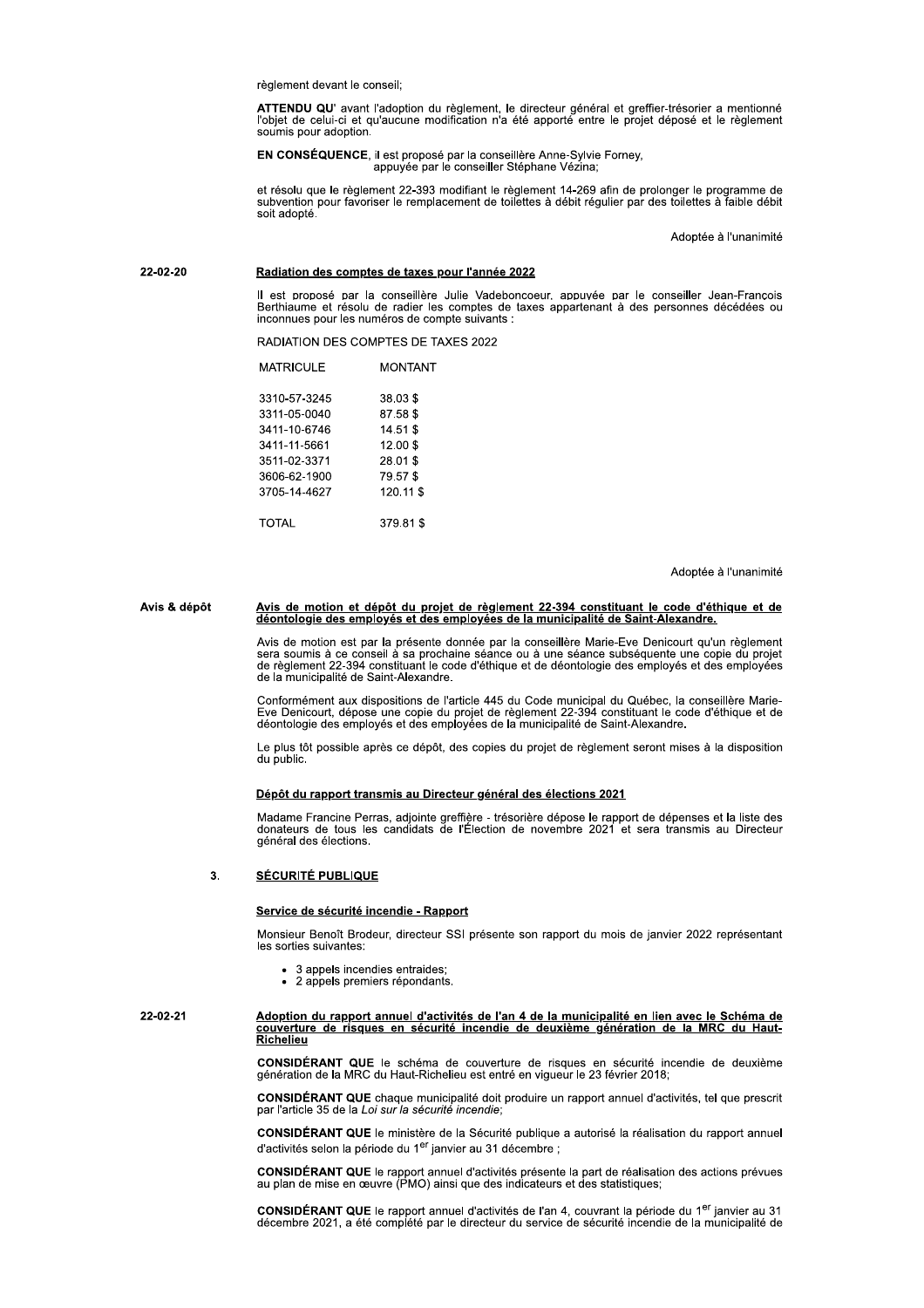Saint-Alexandre;

CONSIDERANT QUE les membres du conseil de la municipalité de Saint-Alexandre ont pris<br>connaissance dudit rapport ; ssance qudit rapport ;

EN CONSEQUENCE, il est propose par le consellier Stephane Vezina, appuye par le consellier<br>Jean-François Berthiaume et résolu à l'unanimité des conseillers présents, que la municipalité de<br>Saint-Alexandre adopte le rapport eil de la municipalité de Saint-Alexandre<br>
principalité de Saint-Alexandre<br>
inté des conseillers présents, que la municipalité<br>
vités de l'An 4, en lien avec le Schéma de co<br>
génération et autorise sa transmission à la<br>
l' de risques en securite incendie de deuxieme generation et autorise sa transmission a la MRC du<br>Haut-Richelieu. Cette dernière consolidera l'ensemble des rapports annuels d'activités des<br>municipalités de la MRC et le transm

Adoptee a runanimite

### 22-02-22 Renouvellement de l'entente incendie avec St-Jean-sur-Richelieu

CONSIDERANT QUE chaque municipalite s'engage a fournir le personnel et les equipements de son<br>Service de sécurité incendie requis par la municipalité requérante pour lui prêter assistance à<br>l'occasion d'un combat incendie les equipements concernes soient disponibles sans mettre en danger sa propre securite incendie;

EN CONSEQUENCE, il est propose par la conseillere Anne-Sylvie Forney, appuyee par le conseiller<br>Jean-François Berthiaume et résolu d'adopter l'entent intermunicipale d'entraide en cas d'incendie à<br>matervenir entre la munic

optee a runanimite

### 22-02-23 Ligne de cellulaire pour service de sécurité

**CONSIDERANT QUE** le service de securite incendie a besoin d'une ligne cellulaire supplementaire pour le venicule des premiers repondants ;

**CONSIDERANT QUE** le cellulaire destine au maire n'est pas utilise et que celui-ci renonce a le prenare ;

CONSIDERANT QUE cette operation n'entraine pas de couts supplementaires a la municipalite ;

EN CONSEQUENCE, il est propose par le conseiller Jean-François Berthiaume, appuye par la<br>conseillère Marie-Eve Denicourt et résolu de transférer le cellulaire ainsi que la ligne cellulaire du maire au service de securite incendie pour le venicule des premiers reponda

ants.<br>Adoptée à l'unanimité

### 4. TRANSPORT

### 5. HYGIÈNE DU MILIEU

22-02-24 Adoption du règlement 22-391 établissant la répartition des coûts des travaux d'entretien et de<br>
<u>nettoyage de la Rivière du Sud-Ouest, Branche 20</u>

**CONSIDERANT** l'execution des travaux d'entretien et de nettoyage de la Riviere du Sud-Ouest, Branche 20

**CONSIDERANT QUE** la repartition des couts doit etre effectuée par la municipalité de Saint-Alexandre;

CONSIDERANT QU'UN avis de motion a ete donne et un projet du present reglement a ete depose<br>lors de la séance ordinaire du 10 janvier 2022;

EN CONSEQUENCE II est propose par le conseille d'entretien et de nettoyage de la Rivière du<br>
coûts doit être effectuée par la municipal<br>
été donné et un projet du présent règlement<br>
22;<br>
conseiller Stéphane Vézina, appuyé par la co<br>
entre 22-391 établissant la répartit EN CONSEQUENCE II est propose par le consellier Stephane vezina, appuye par la conselliere Julie<br>Vadeboncoeur et résolu d'adopter le règlement 22-391 établissant la répartition des coûts des travaux<br>d'entretien et de netto et greffier-tresorier a faire la repartition des couts pour les travaux d'entretien et de nettoyage de la<br>Rivière du Sud-Ouest, branche 20 au montant de 32 993,36 \$ auprès des propriétaires concernés selon l'annexe A inclus au present reglement.

Adoptee a l'unanimite

# 22-02-25 Adoption du règlement 22-392 établissant la répartition des coûts des travaux d'entretien et de<br>
nettoyage de la Rivière du Sud, Branche 8

**CONSIDERANT** rexecution des travaux d'entretien et de nettoyage de la Riviere du Sud, Branche 8;

**CONSIDERANT QUE** la repartition des couts doit etre effectuée par la municipalité de Saint-Alexandre;

**CONSIDERANT QU'UN** avis de motion a ete donne et un projet du present regiement a ete depose lors de la seance ordinaire du 10 janvier 2022;

EN CONSEQUENCE, il est propose par la conseillere Marie-Eve Denicourt, appuyée par le conseille Branche 8;<br> **CONSIDÉRANT QUE** la répartition des coûts doit être effectuée par la municipalité de Saint-<br>
Alexandre;<br> **CONSIDÉRANT QU'UN** avis de motion a été donné et un projet du présent règlement a été déposé<br>
lors de l Stepnane Vezina et resolu d'adopter le regiement 22-392 etablissant la repartition des couts des<br>travaux d'entretien et de nettoyage de la Rivière du Sud, Branche 8 et d'autoriser le directeur général et greffier-tresorier a faire la repartition des couts pour les travaux d'entretien et de nettoyage de la<br>Rivière du Sud, branche 8 au montant de 49 384,16 \$ auprès des propriétaires concernés selon<br>l'annexe A inclus au pr l'annexe A inclus au présent règlement.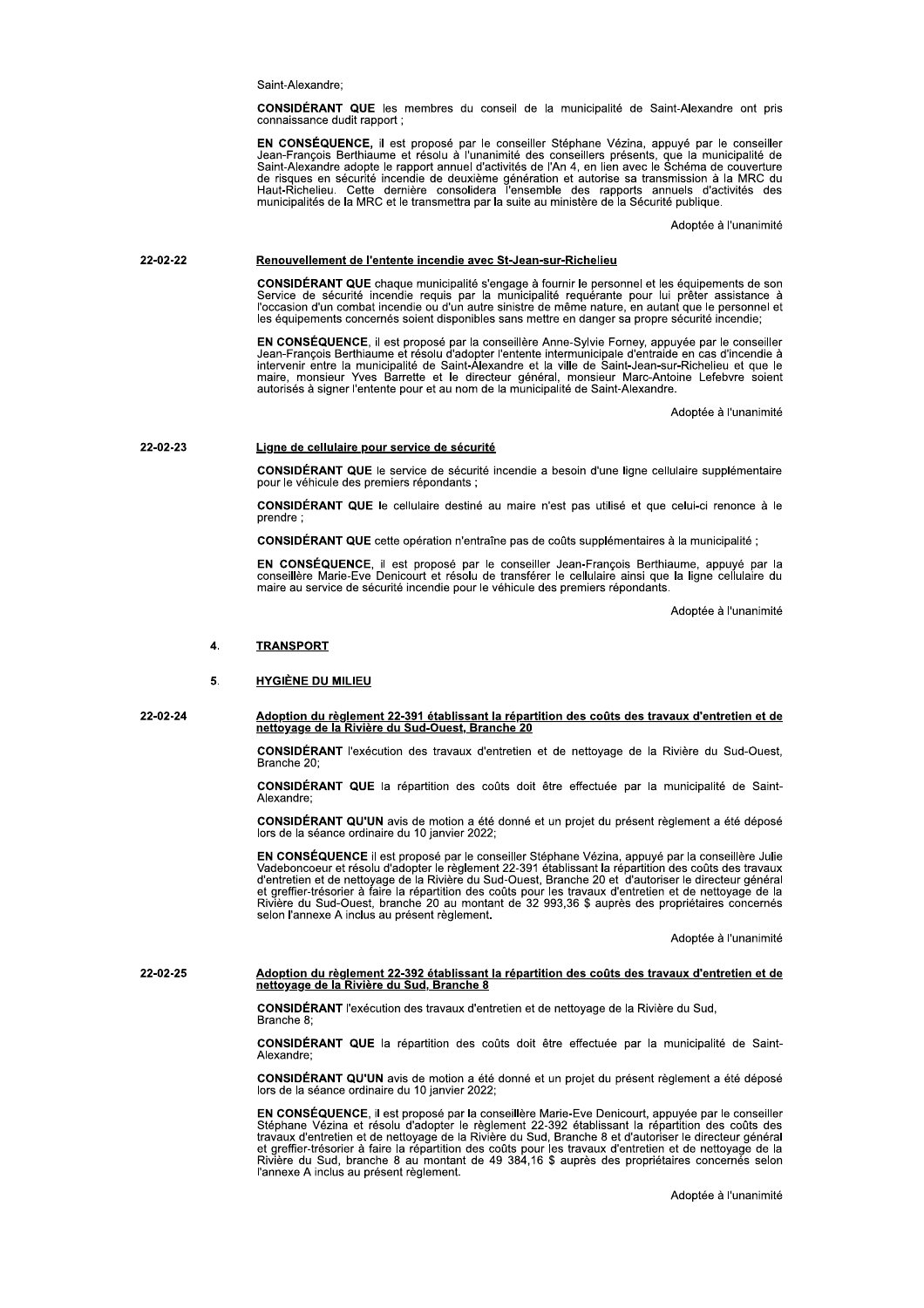### 22-02-26

### Octroi de contrat - Mise à jour de l'étude de vulnérabilité

CONSIDÉRANT QU' une mise à jour de l'étude de vulnérabilité des puits de captage de la municipalité devra être effectuée afin de tenir compte de l'influence du nouveau puits de captage sur les aires de protection des puits existants.

CONSIDÉRANT QUE les nouvelles données recueillies seront intégrées au modèle numérique<br>hydrogéologique et la délimitation des aires de protection actuelles sera mise à jour.

**CONSIDÉRANT QU'** une vérification sera faite pour vérifier qu'il n'y pas de changement à l'indice de vulnérabilité des aires de protection

CONSIDÉRANT QUE, l'inventaire des éléments susceptibles d'affecter la qualité ou la quantité des eaux exploitées, l'évaluation des menaces et l'identification des causes probables seront mises à jour.

CONSIDÉRANT QU' une telle étude de vulnérabilité pour les puits de captage existants est déjà en cours, et celle-ci doit être remise au MELCC le 1 avril 2021.

CONSIDÉRANT QUE, Golder demandera un sursis, par la transmission d'une lettre explicative auprès du MELCC, afin de soumettre une seule étude de vulnérabilité qui inclura le nouveau puits de captage. Cela vise à éviter à la municipalité de faire compléter inutilement une deuxième étude de vulnérabilité, alors qu'une telle étude est déjà en préparation.

EN CONSÉQUENCE, il est proposé par le conseiller Jean-François Berthiaume, appuyé par la Conseillere Marie-Eve Denicourt et résolu d'accorder le mandat de la mise à jour de l'étude de<br>vulnérabilité des aires de protection des prélèvements d'eau souterraine avec l'ajout de ce puits de<br>vulnérabilité des aires de

Adoptée à l'unanimité

#### 22-02-27 Achat d'un ordinateur portable pour transmission de données à l'usine d'épuration

**CONSIDÉRANT QUE** l'ordinateur à l'usine d'épuration n'est plus fonctionnel et que la lecture des données n'est plus possible :

CONSIDÉRANT QU'il est nécessaire d'avoir un outil technologique avec un port USB afin de recueillir les données nécessaires à l'analyse du bon fonctionnement de l'usine d'épuration des eaux usées et des stations de pompage du réseau d'égout ;

EN CONSÉQUENCE, il est proposé par le conseiller Jean-François Berthiaume, appuyé par la conseillere Anne-Sylvie Forney et résolu d'accorder un budget de 1 000 \$ pour l'achat d'un ordinateur<br>portable pour l'inspectrice madame Louise Nadeau pour lui permettre de recueillir les données nécessaires au bon fonctionnement de ses tâches.

Adoptée à l'unanimité

### 6 **SANTÉ ET BIEN-ÊTRE**

### $\overline{7}$ AMÉNAGEMENT, URBANISME ET DÉVELOPPEMENT

### Service de l'urbanisme - Rapport

Le rapport des permis du mois de janvier 2022, émis par Louise Nadeau, inspectrice, totalisant trois (3) permis est déposé au conseil.

#### 22-02-28 Nomination des membres citoyens du comité consultatif d'urbanisme

Il est proposé par la conseillère Marie-Eve Denicourt, appuyée par la conseillère Anne-Sylvie Forney et résolu :

DE renouveler le mandat de deux membres citoyens, soient messieurs Maxime Bourgeois et René Bessette, pour un terme deux ans au sein du comité consultatif d'urbanisme ;

Adoptée à l'unanimité

#### 22-02-29 Octroi de contrat - Devis technique pour remblaiement d'un fossé rang St-Joachim

**CONSIDÉRANT QUE** nous avons reçu deux soumissions soit;

- ALPG Consultants inc.: 10 204,03 \$ taxes incluses<br>• Groupe Pleineterre: 10 865,14 \$ taxes incluses
- 

CONSIDÉRANT QUE ALPG Consultants inc., est le plus bas soumissionnaire conforme;

EN CONSÉQUENCE, il est proposé par la conseillère Marie-Eve Denicourt, appuyée par la conseillère Julie Vadeboncoeur et résolu;

QUE la soumission de ALPG Consultants inc, la plus basse soumission conforme, soit retenue pour l'exécution du devis technique pour le remblaiement d'un fossé et la conception d'une haie brise-vent sur le rang St-Joachim, au montant de 10 204,03 \$ taxes incluses et que le contrat leur soit octroyé;

Adoptée à l'unanimité

#### 22-02-30 Augmentation du budget pour l'ajustement du plan directeur suite aux commentaires des élus

CONSIDÉRANT QU' une demande de modification du plan directeur pour le projet de réaménagement du parc Marie-Jeanne Frégeau a été demandé;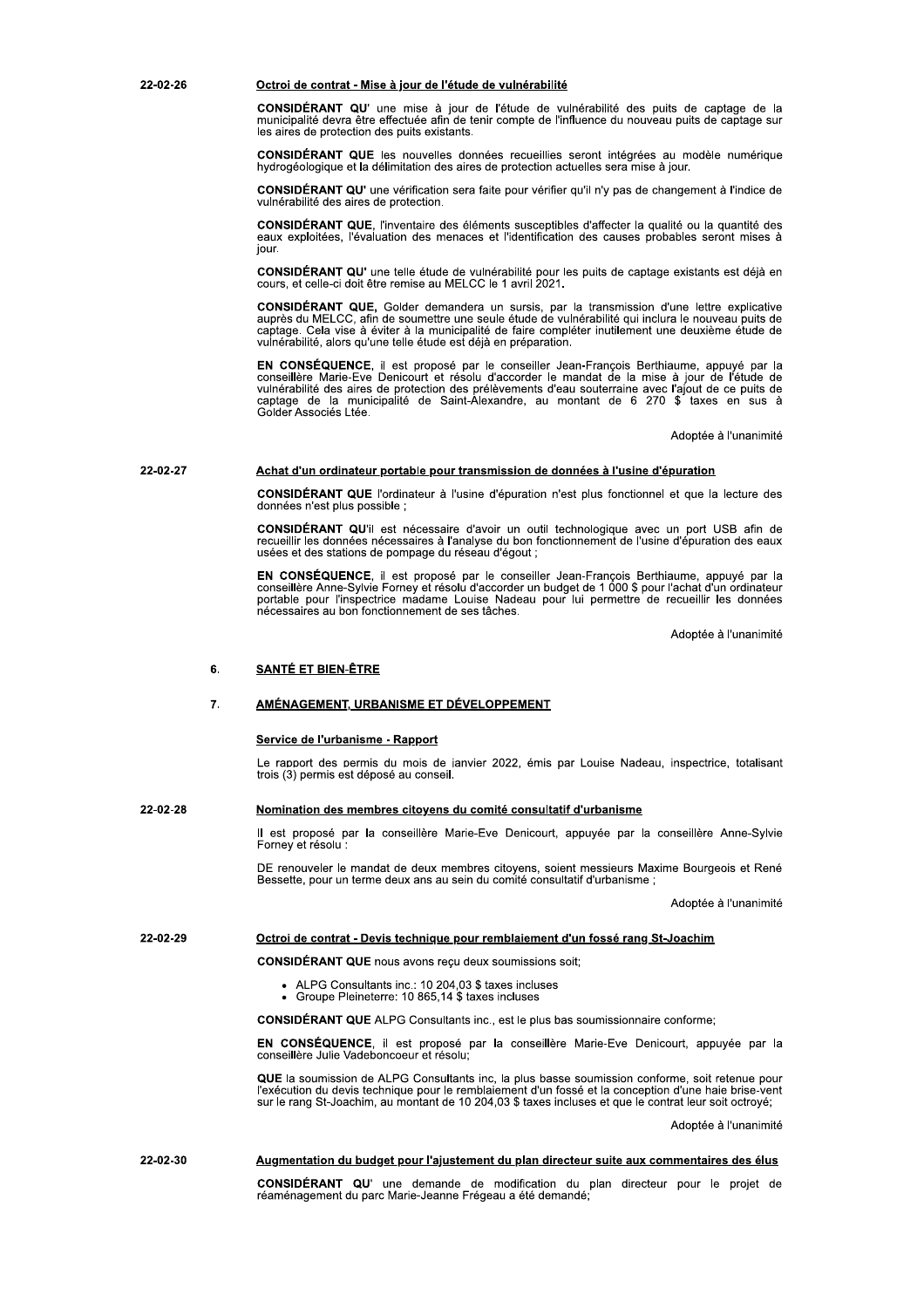EN CONSÉQUENCE, il est proposé par le conseiller Jean-François Berthiaume, appuyé par le conseiller Stéphane Vézina et résolu d'augmenter le budget des honoraires au contrat de 6hr à un taux horaire moyen de 115\$/hr. soit 690,00 \$ + taxes applicables.

Adoptée à l'unanimité

#### $\mathbf{a}$ **LOISIRS ET CULTURE**

Grille salariale camp de jour 2022

### Service des loisirs, culture et communications -Dépôt du rapport

Dépôt du rapport du Service des loisirs, de la culture et des communications présenté par monsieur le maire

22-02-31

CONSIDÉRANT QUE le salaire minimum augmentera en mai 2022 ;

CONSIDÉRANT les années expériences de la chef de camp ;

CONSIDÉRANT QUE la municipalité de Saint-Alexandre veut reconnaître les années d'expérience des animateurs du camp :

EN CONSÉQUENCE, il est proposé par la conseillère Julie Vadeboncoeur, appuyée par le conseiller<br>Jean-François Berthiaume et résolu d'accepter la nouvelle grille salariale pour le camp de jour 2022.

Adoptée à l'unanimité

#### 22-02-32 Projet Frigo partage

CONSIDÉRANT QUE le conseil municipal est dans l'incertitude de la valeur des coûts reliés à une installation électrique :

CONSIDÉRANT QUE le conseil municipal ne connaît les frais d'installation pour l'installation d'un réfrigérateur ;

EN CONSÉQUENCE, il est proposé par la conseillère Anne-Sylvie Forney, appuyée par le conseiller Stéphane Vézina et résolu :

QUE le conseil municipal a une opinion favorable envers le projet ;

QUE le mandat soit donné à l'administration municipale de rechercher des soumissions afin d'évaluer le coût d'installation électrique pour le réfrigérateur dans le cadre du projet Frigo Partage ;

QU'une fois que la municipalité aura reçu des soumissions en lien avec le projet, le conseil municipal se prononcera sur sa participation financière au projet.

Adoptée à l'unanimité

### 22-02-33 Proclamons le 13 mars Journée nationale de promotion de la santé mentale positive

CONSIDÉRANT QUE le 13 mars 2022 est la première Journée nationale de la promotion de la santé mentale positive;

**CONSIDÉRANT QUE** le 13 mars 2020 - date de la déclaration de l'état d'urgence sanitaire au Ouébec du fait de la menace grave à la santé de la population que constituait la pandémie de la<br>COVID-19 – représente un moment clé de la prise de conscience par la société québécoise de<br>l'importance de la santé mentale po

CONSIDÉRANT QUE la promotion de la santé mentale positive vise à accroître et à maintenir le bien-être individuel et collectif de la population et à favoriser la résilience;

CONSIDÉRANT QU' il a été démontré que par leurs initiatives diverses les municipalités peuvent jouer un rôle de premier plan pour favoriser la santé mentale positive de leurs concitoyennes et concitoyens;

CONSIDÉRANT QUE le Mouvement Santé mentale Québec et ses organismes membres lancent le San Campagne annualle de promotion de la santé mentale sous le thème CHOISIR,<br>C'EST OUVRIR UNE PORTE;

CONSIDÉRANT QUE le Mouvement Santé mentale Québec offre au cours de la Campagne de nombreux outlis favorisant le renforcement de la santé mentale de la population du Québec et<br>utilisables tout au long de l'année;

**CONSIDÉRANT QUE** dans le contexte de la pandémie, les individus, les organisations et les collectivités ont besoin, plus que jamais, de s'outiller pour favoriser la santé mental;

EN CONSÉQUENCE, il est proposé par la conseillère Marie-Eve Denicourt, appuyée par le conseiller<br>Jean-François Berthiaume et résolu et proclamer la Journée nationale de la promotion de la santé<br>mentale positive et invite t de institutions de notre municipalité à faire connaître les outils de la Campagne annuelle de promotion<br>de la santé mentale sous le thème CHOISIR, C'EST OUVRIR UNE PORTE.

Adoptée à l'unanimité

### 22-02-34 Projet de jardinage en bacs - OPP

CONSIDÉRANT QUE la réponse favorable du projet éducatif de jardinage en bac de l'Organisme de participation des parents (OPP) pour l'année 2021;

CONSIDÉRANT QUE la municipalité a accordé une aide financière pour la fabrication des bacs en cèdres nécessaires au projet 2021;